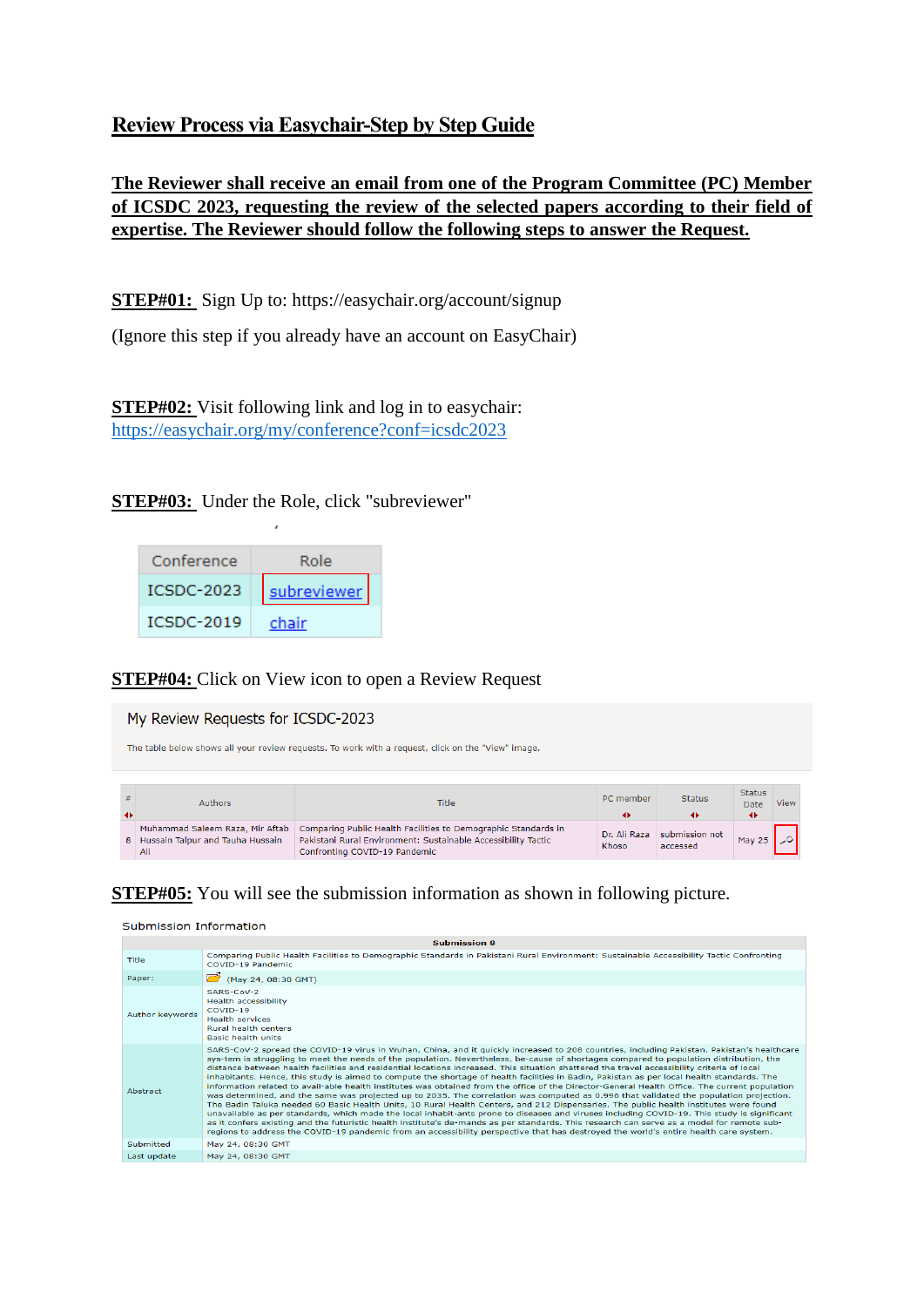**STEP#06:** To answer the Review Request click "Answer request" on top right corner of the page.



## **STEP#07:** Answer the request by Adding a Message and selecting one of the following decision buttons:

| Subject:    | Your review request for ICSDC-2023 submission 8                                                                    |  |
|-------------|--------------------------------------------------------------------------------------------------------------------|--|
| Message:    | D,                                                                                                                 |  |
|             |                                                                                                                    |  |
| Decision: * | $\bullet$<br>I agree to review this submission<br>I do not agree to review it<br>$\bigcirc$<br>I will decide later |  |
|             |                                                                                                                    |  |

### **STEP#08:** Make sure to check "send email" box

|            | 1 agree to review this submission                    |
|------------|------------------------------------------------------|
|            | Decision: $*$ $\bigcirc$ I do not agree to review it |
|            | $\bigcirc$ I will decide later                       |
| Send email |                                                      |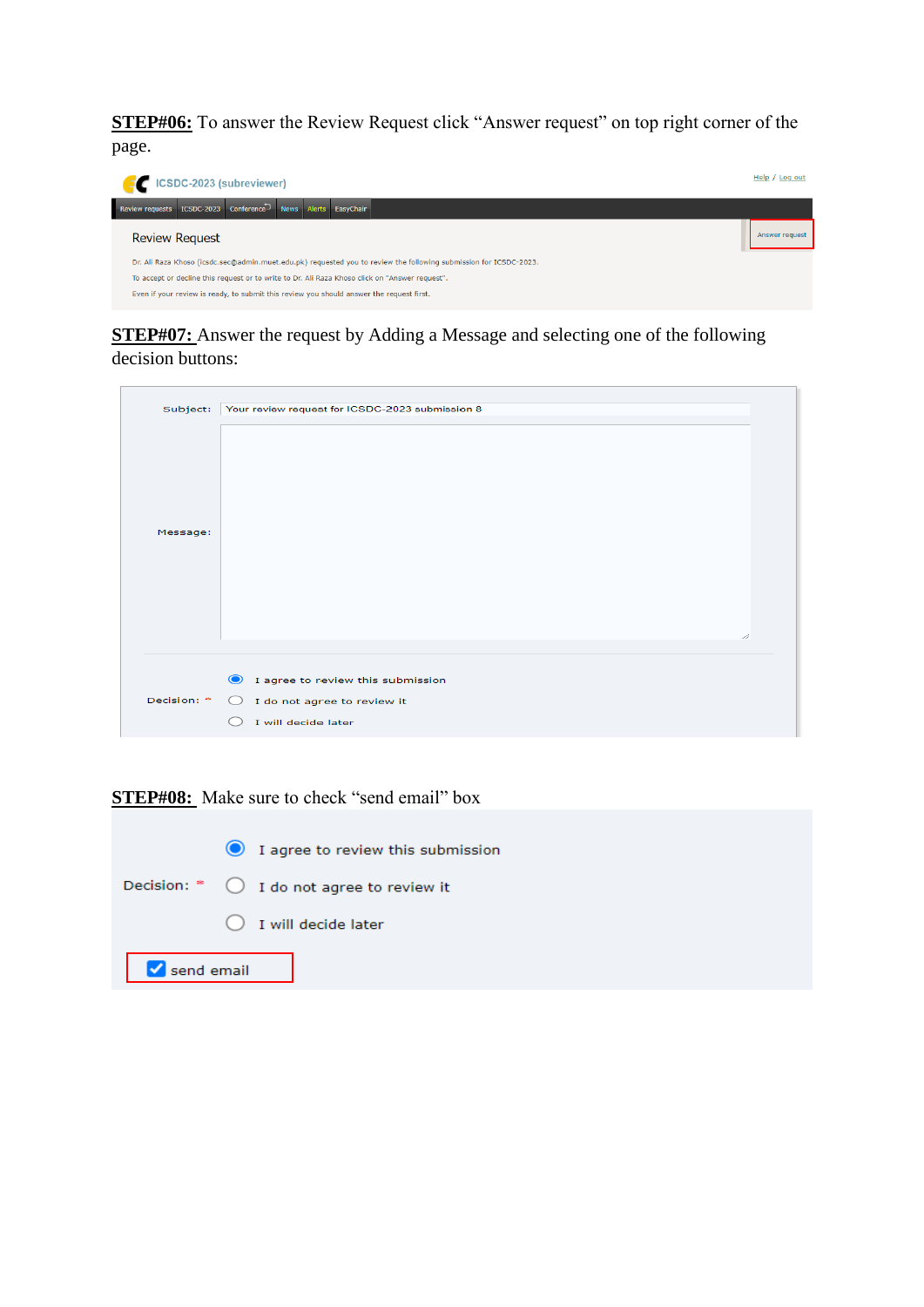**STEP#09:** Click "Select and/or Send Email" button at the bottom. **You have now accepted to Review**



**STEP#10:** Click the "Review requests" button in the Main Menu

| <b>EXECUTE:</b> ICSDC-2023 (subreviewer)                              |  |  |  |  |  |  |
|-----------------------------------------------------------------------|--|--|--|--|--|--|
| Review requests   ICSDC-2023   Conference   News   Alerts   EasyChair |  |  |  |  |  |  |

**STEP#11:** Click the View icon for any of your accepted requests.

| $\rightarrow$ | <b>Authors</b>                                                          | Title                                                                                                                                                                   | PC member             | <b>Status</b>                                                           | <b>Status</b><br>Date | View |
|---------------|-------------------------------------------------------------------------|-------------------------------------------------------------------------------------------------------------------------------------------------------------------------|-----------------------|-------------------------------------------------------------------------|-----------------------|------|
|               | Muhammad Saleem Raza, Mir Aftab<br>Hussain Talpur and Tauha Hussain Ali | Comparing Public Health Facilities to Demographic Standards in Pakistani<br>Rural Environment: Sustainable Accessibility Tactic Confronting COVID-19<br><b>Pandemic</b> | Dr. Ali Raza<br>Khoso | $\vert$ accepted $\vert$ May 25 $\vert$ $\vert$ $\vert$ $\vert$ $\vert$ |                       |      |

# **STEP#12:** Click "Submit Review" button

| <b>Review Request</b>                                                                                                                                                                          |                                                                                                                                                               |  |  |
|------------------------------------------------------------------------------------------------------------------------------------------------------------------------------------------------|---------------------------------------------------------------------------------------------------------------------------------------------------------------|--|--|
| Dr. Ali Raza Khoso <icsdc.sec@admin.muet.edu.pk> requested you to review the following submission for ICSDC-2023. You have<br/>accepted this request previously.</icsdc.sec@admin.muet.edu.pk> |                                                                                                                                                               |  |  |
| <b>Submit Review</b>                                                                                                                                                                           |                                                                                                                                                               |  |  |
| Submission Information                                                                                                                                                                         |                                                                                                                                                               |  |  |
| <b>Submission 8</b>                                                                                                                                                                            |                                                                                                                                                               |  |  |
| Title                                                                                                                                                                                          | Comparing Public Health Facilities to Demographic Standards in Pakistani Rural Environment: Sustainable Accessibility Tactic Confronting<br>COVID-19 Pandemic |  |  |
| Paper:                                                                                                                                                                                         | (May 24, 08:30 GMT)                                                                                                                                           |  |  |